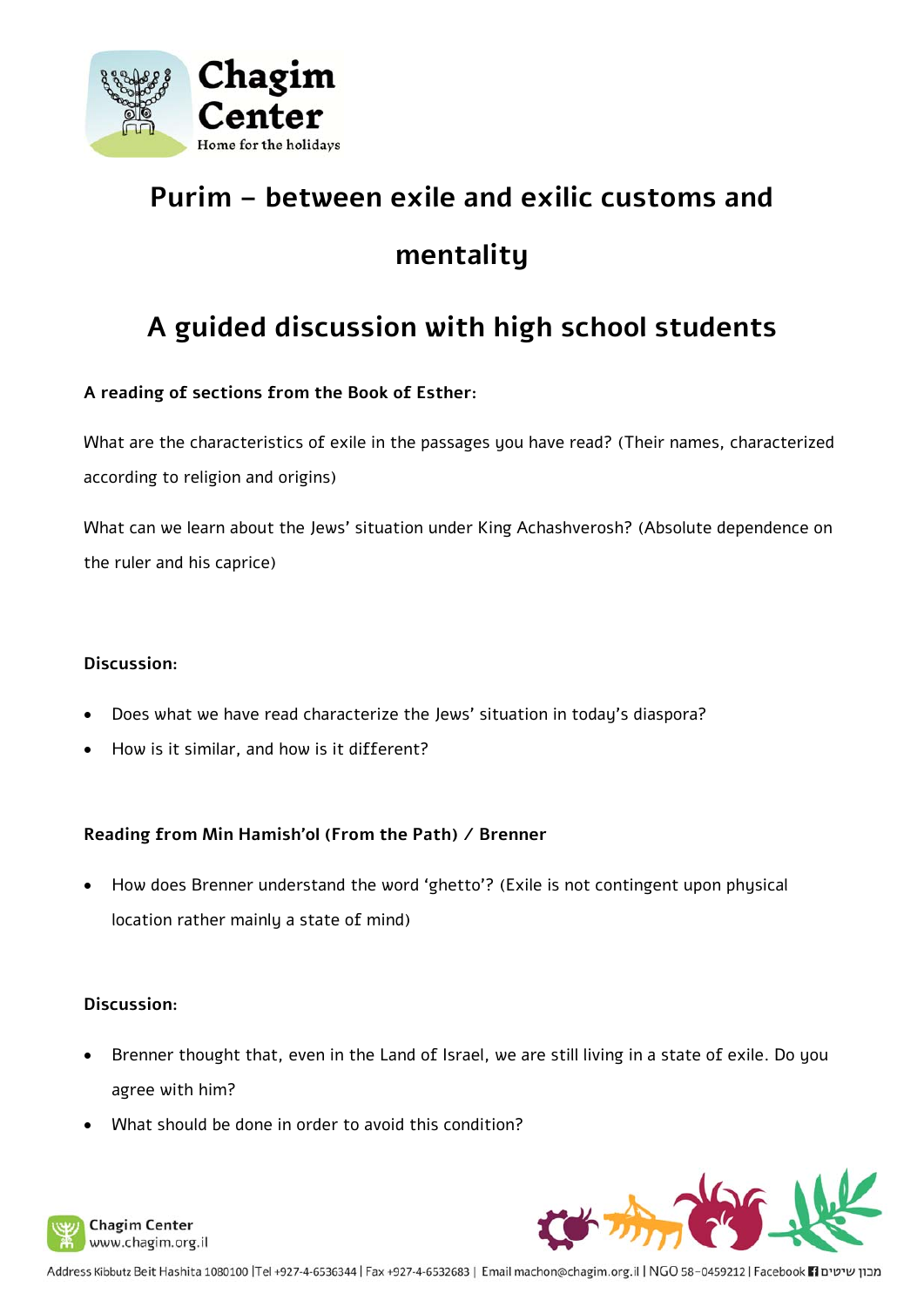

#### The Book of Esther 2:5-9

Now there was in the citadel of Sushan a Jew of the tribe of Benjamin, named Mordecai son of Yair, the son of Shimei, the son of Kish:

who had been carried into exile from Jerusalem by Nebuchadnezzar King of Babylon, among those taken captive with Jehoiachin[a] King of Judah.

Mordechai had a cousin named Hadassah, whom he had brought up because she had neither father nor mother. This young woman, who was also known as Esther, had a lovely figure and was beautiful. Mordechai had taken her as his own daughter when her father and mother died.

When the king's order and edict had been proclaimed, many young women were brought to the citadel of Sushan and put under the care of Hegai. Esther too was taken to the king's palace and entrusted to Hegai, who had charge of the harem.

She pleased him and won his favor. Immediately he provided her with her beauty treatments and special food. He assigned to her seven female attendants selected from the king's palace and moved her and her attendants into the best place in the harem.

Esther had not revealed her nationality and family background, because Mordechai had forbidden her to do so.



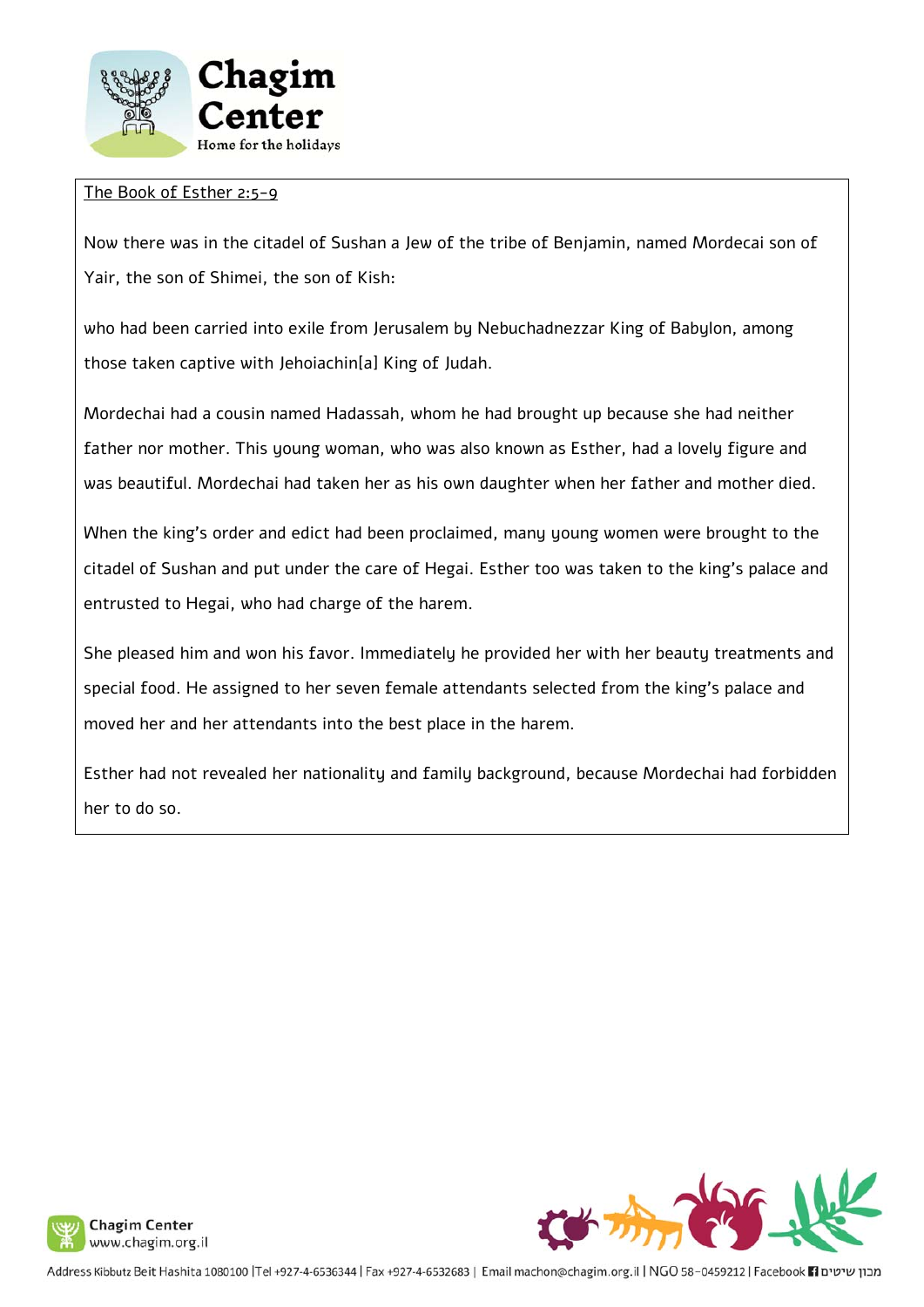

#### Esther 3:2-11

All the royal officials at the king's gate knelt down and paid honor to Haman, for the king had commanded this concerning him. But Mordechai would not kneel down or pay him honor.

Then the royal officials at the king's gate asked Mordechai, "Why do you disobey the king's command?

Day after day they spoke to him but he refused to comply. Therefore they told Haman about it to see whether Mordechai's behavior would be tolerated, for he had told them he was a Jew.

When Haman saw that Mordechai would not kneel down or pay him honor, he was enraged.

Yet having learned who Mordechai's people were, he scorned the idea of killing only Mordechai. Instead Haman looked for a way to destroy all Mordechai's people, the Jews, throughout the whole kingdom of Achashverosh.

In the twelfth year of King Achashverosh, in the first month, the month of Nisan, the pur (that is, the lot) was cast in the presence of Haman to select a day and month. And the lot fell on the twelfth month, the month of Adar.

Then Haman said to King Achashverosh, there is a certain people dispersed among the peoples in all the provinces of your kingdom who keep themselves separate. Their customs are different from those of all other people, and they do not obey the king's laws; it is not in the king's best interest to tolerate them.

If it pleases the king, let a decree be issued to destroy them, and I will give ten thousand talents of silver to the king's administrators for the royal treasury.

So the king took his signet ring from his finger and gave it to Haman son of Hammedatha, the Agagite, the enemy of the Jews.

Keep the money, the king said to Haman, and do with the people as you please.